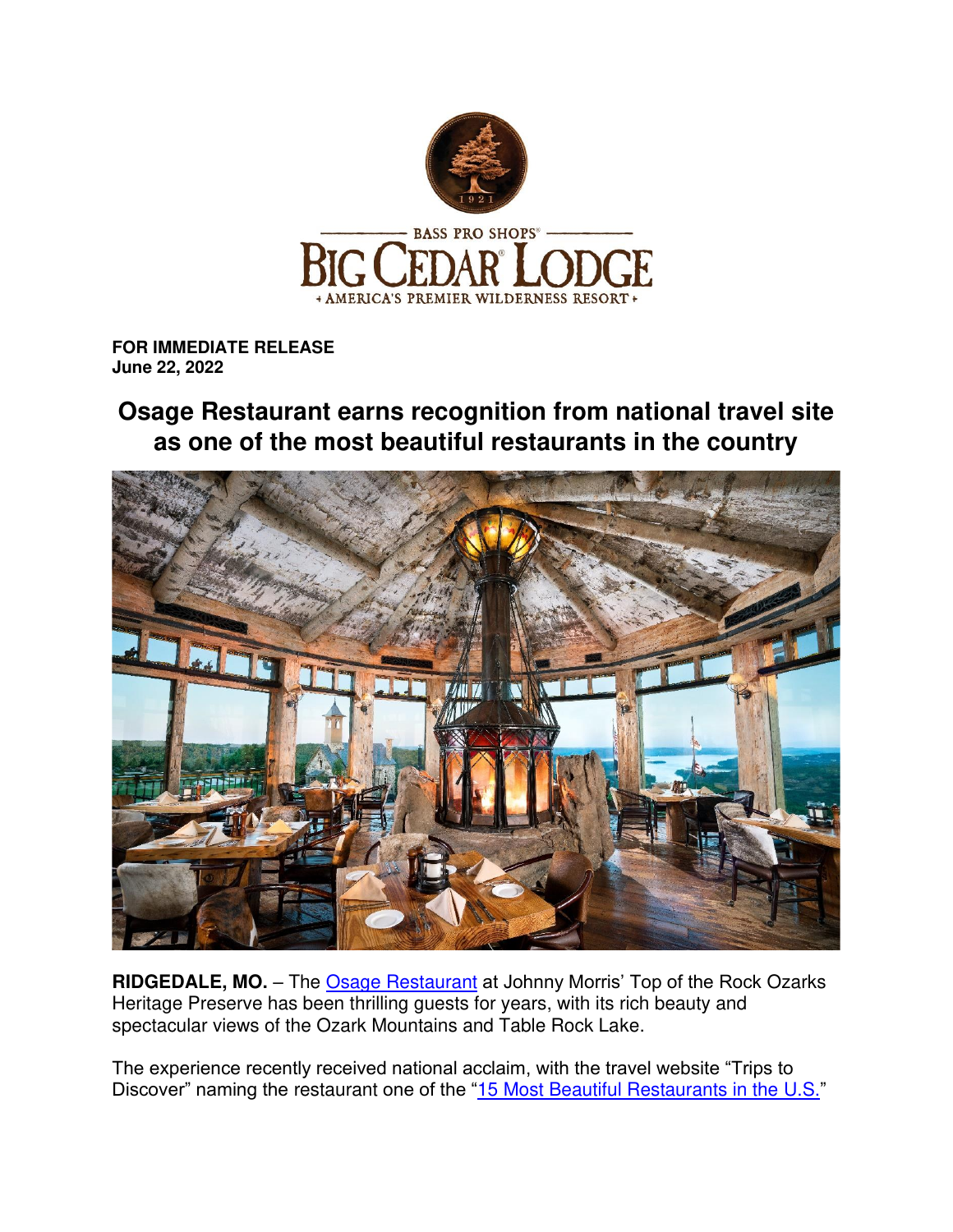The respected site, which has an annual reach of 22.8 million visitors and 800,000 followers on social media, was generous in its praise of the Osage Restaurant and other dining and entertainment options at Top of the Rock:

"The Osage offers fine dining and sweeping Ozark Mountain views from floor-to-ceiling windows or outdoors, nestled on Top of the Rock," wrote K.C. Dermody. "It's a fantastic place to enjoy cocktails at sunset followed by mouthwatering American fare. You might start with the crab cakes or St. Louis-style fried ravioli, followed up by everything from fried chicken to bone-in ribeye. Save room for dessert, with the turtle cheesecake a favorite. Down on the lower level, the Buffalo Bar is the place to go for open-air dining on more casual bites like wood-fired pizza, while the End of the Trail is the wine cellar which includes a wine bar and whiskey room."

The Osage Restaurant was part of a group honored that included venues in California, Florida, Hawaii, Texas, Colorado, Washington, North Carolina, New Jersey and Rhode Island.



## **Experience is about much more than just a meal**

Guests visiting the Osage Restaurant enjoy upscale regional cuisine, in a setting that features unique artwork and Native American artifacts, providing an experience that is about much more than just a meal. The signature Sunset Ceremony completes the